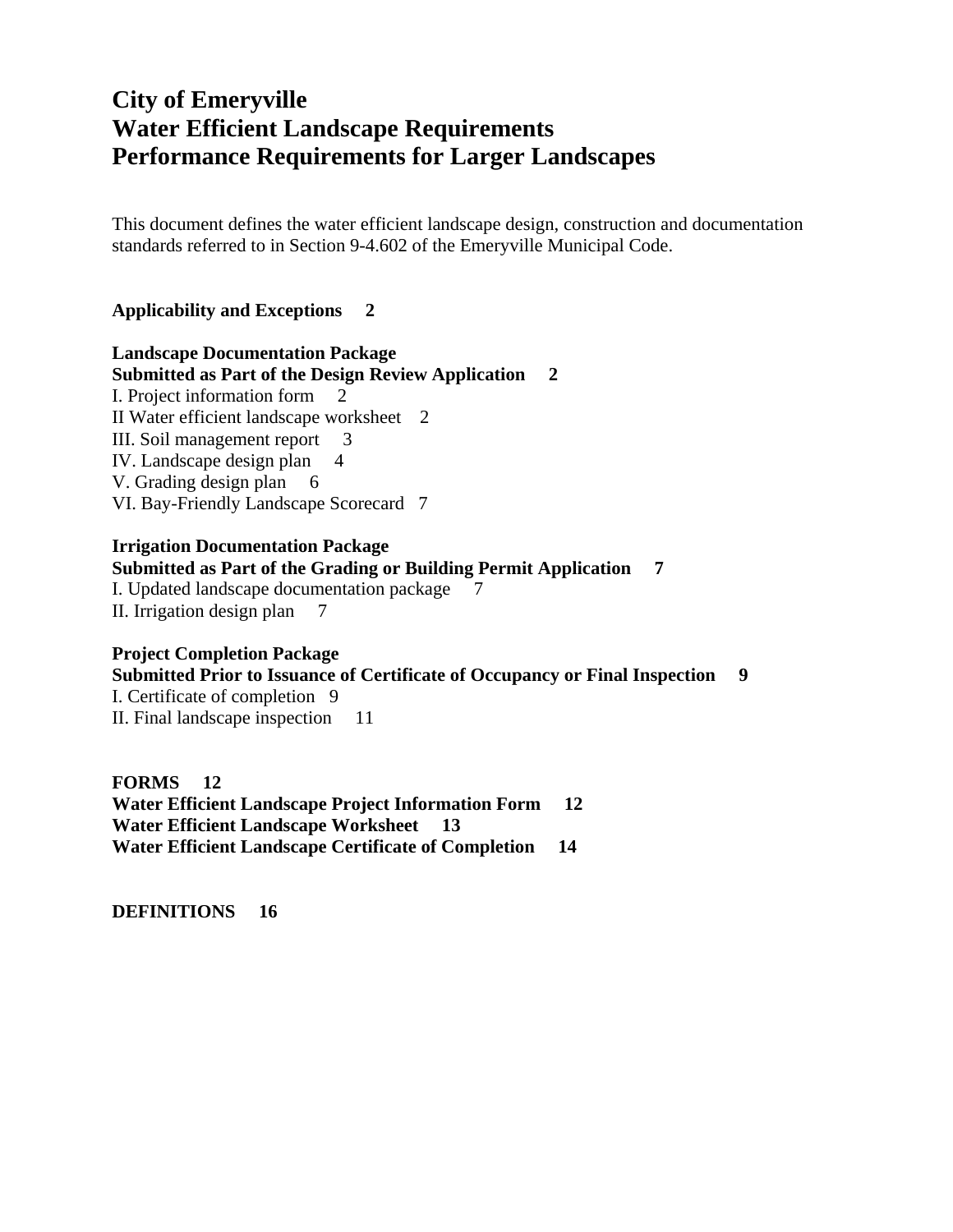# **Applicability and Exceptions**

New and rehabilitated landscape projects with an aggregate landscape area equal to or greater than 2,500 square feet are subject to this section.

These requirements do not apply to the following:

- registered historical sites, or
- ecological restoration projects that do not require a permanent irrigation system.

For projects subject to these requirements, planting and irrigation shall be designed, installed, maintained, and operated to result in total annual applied water use less than or equal to the maximum applied water allowance calculated as specified in these requirements. These projects are required to obtain Design Review, a Building or Grading Permit, and a Certificate of Occupancy, and to meet the design, construction and documentation standards described in this document. Projects must also comply with stormwater (Section 6-13.301) and recycled water (Section 9-4.603) provisions of the Emeryville Municipal Code and Stopwaste.org's Bay-Friendly Landscape Guidelines.

# **Landscape Documentation Package Submitted as Part of the Design Review Application**

The Landscape Documentation Package shall include project information, a soil management report, a landscape design plan, a water efficient landscape worksheet, and a grading design plan. This package shall be submitted as part of the Design Review Application for the project.

### **I. Project Information Form**

Use the Water Efficient Landscaping Project Information Form on Page 12 to provide contact and project information.

### **II. Water Efficient Landscape Worksheet**

The Water Efficient Landscape Worksheet shows the Estimated Total Water Use, the Maximum Applied Water Allowance, and the Evapo-Transpiration Adjustment Factor for the proposed landscape. The Estimated Total Water Use must be less than the Maximum Applied Water Allowance. The Evapo-Transpiration Adjustment Factor for the proposed regular landscape areas must be 0.55 or less for residential areas, and 0.45 or less for non-residential areas. The Water Efficient Landscape Worksheet form is on page 13 of this document.

**A. Plant factors.** Plant factors range from 0 to 0.1 for very low water use plants, from 0.2 to 0.3 for low water use plants, from 0.4 to 0.6 for moderate water use plants, and from 0.7 to 1.0 for high water use plants. To determine if a plant's water use is low, medium or high, refer to any published plant reference book approved by the California Department of Water Resources, including any of the following books or more recent editions of them:

 California Native Plants for the Garden, Carol Bornstein, David Fross and Bart O'Brien, Cachuma Press, 2005. (CNP)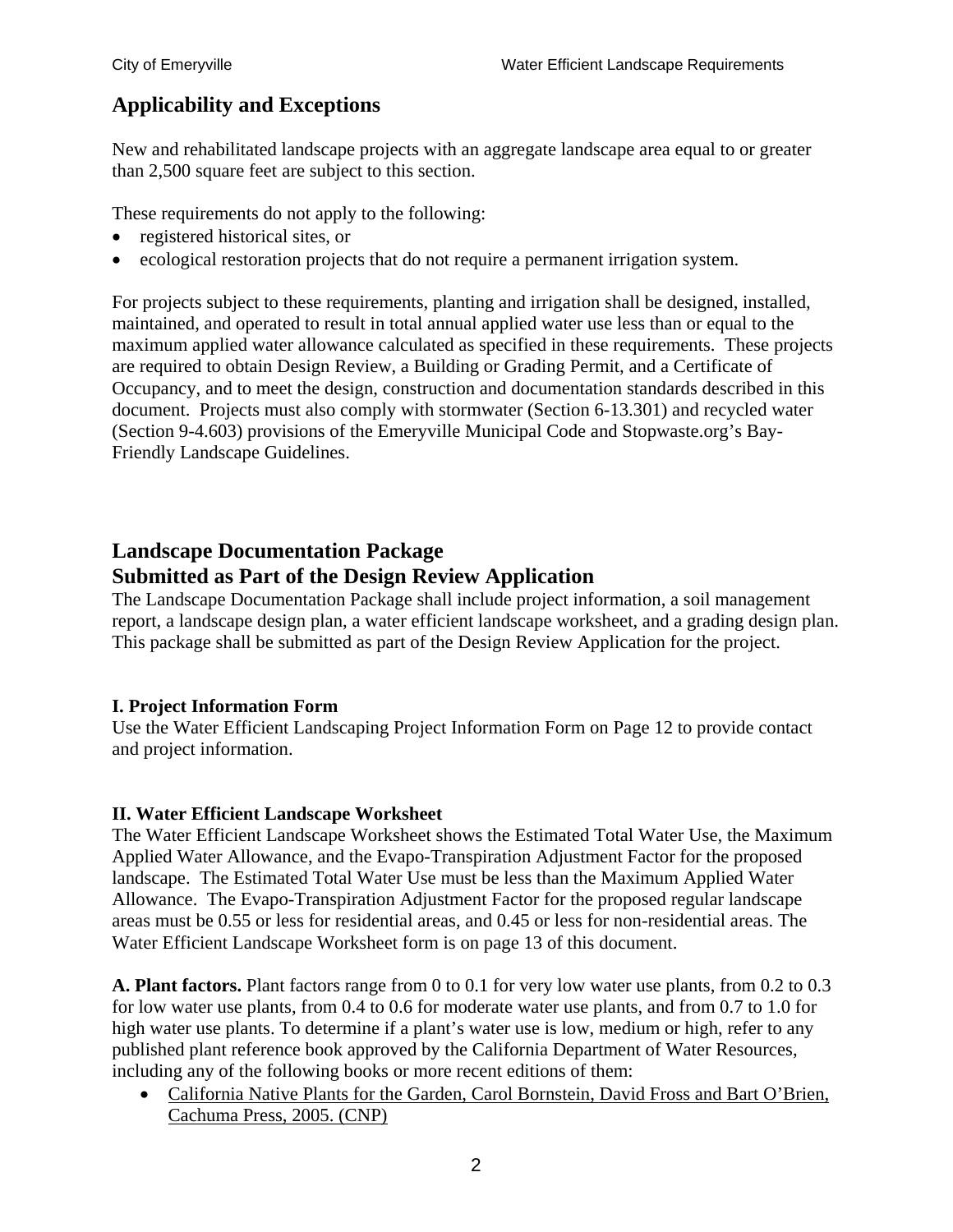- Plants and Landscapes for Summer-Dry Climates, Nora Harlow (ed.), East Bay Municipal Utility District, 2004. (EBMUD)
- Landscape Plants for California Gardens, Robert C. Perry, Land Design Publisher, 2010.
- Sunset Western Garden Book, editors of Sunset Magazine, Oxmoor House, 2012.
- University of California Division of Agriculture and Natural Resources, Water Use Classification of Landscape Species (WUCOLS IV), www.ucanr.edu/sites/WUCOLS

**B. Water, Plants, and Hydrozones**. Include all water features in the high water use hydrozone, and temporarily irrigated areas in the low water use hydrozone. Exclude non-irrigated rain gardens from the hydrozones. If a hydrozone includes plants with two similar water use levels (very low-low, low-moderate, moderate-high), either calculate the plant factor based on the proportions of the plants with each water use factor, or use the plant factor for the higher use level.

## **III. Soil Management Report**

In order to create drought resistant soil, reduce runoff and encourage healthy plant growth, submit a soil management report addressing soil attributes of the project site, including the following elements:

**A. Soil Areas**. Identify areas of quality topsoil to be protected during construction, and critical soil limitations such as compaction, water logged soils or wetlands, and thin, eroded or erosion prone soils.

**B. Soil Analysis**. Sample and analyze the soil(s) into which plantings are to be made. If all plantings will be in new imported soil, City staff may waive this requirement.

1. The soil analysis must be performed by a laboratory certified by the United States Composting Council (USCC) under the Seal of Testing Assurance (STA) Program.

2. Sample soils in accordance with laboratory protocol, including protocols regarding adequate sampling depth for the intended plants.

3. Provide the soil laboratory with information about the types of plantings intended (such as turf, perennial bed, annual bed, swale, etc.).

4. At a minimum the soil analysis shall include:

a. soil texture;

b. infiltration rate determined by laboratory test or soil texture infiltration rate table;

c. pH;

d. total soluble salts;

e. sodium;

f. essential nutrients

g. percent organic matter; and

h. recommendations for soil with compost to bring the soil organic matter to a minimum of 6% by dry weight and incorporating organic fertilizers to recommended levels for planting areas. Acceptable organic fertilizers and amendment products are those allowed for use in crop production by at least one of the following:

Organic Materials Review Institute's Generac Materials List

California Department of Food and Agriculture's Organic Input Materials Program

U.S. Department of Agriculture's National Organic Program

5. The soil report shall include the following types of recommendations: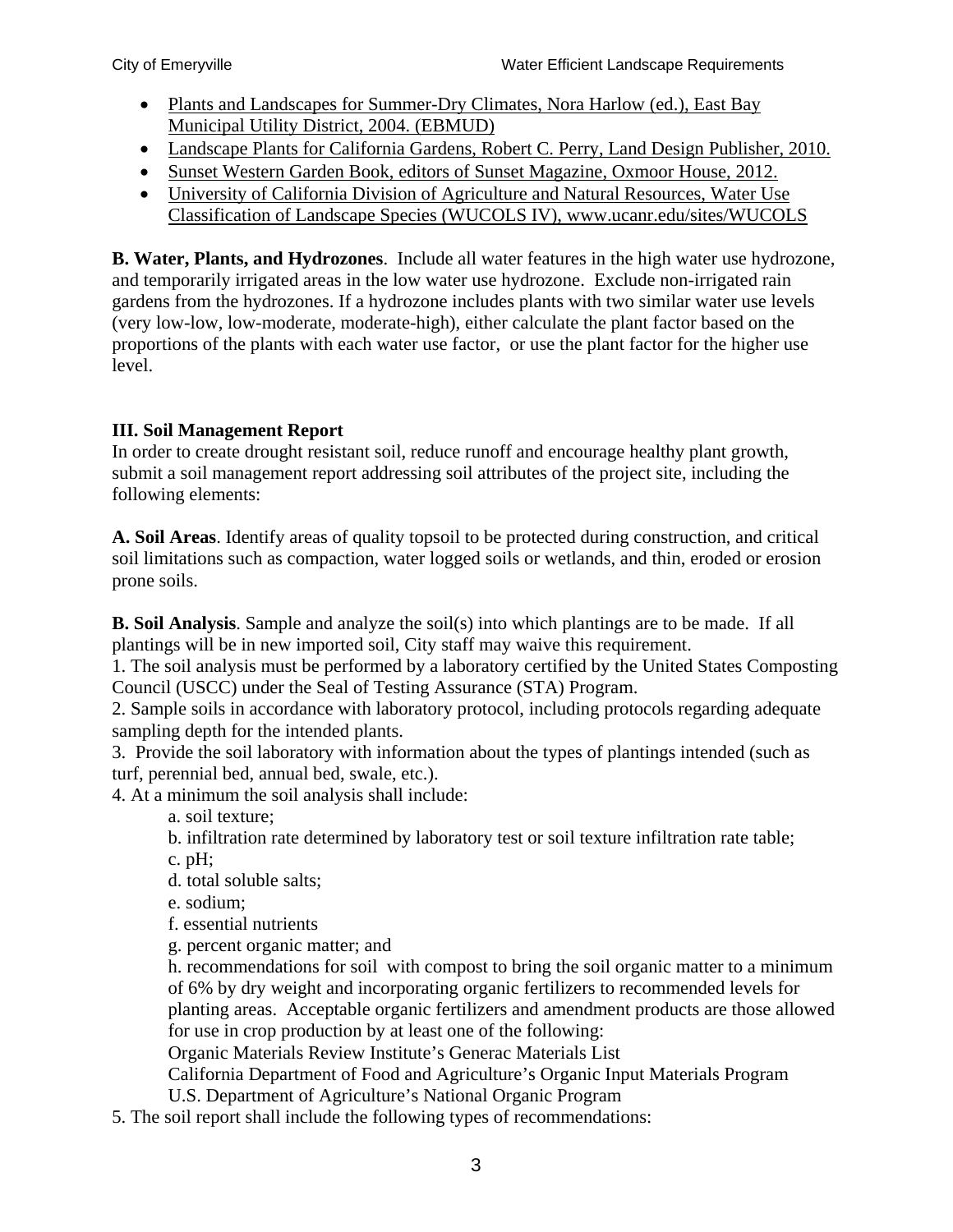a. if the soils are to be irrigated with recycled water, recommendations tailored to recycled water.

b. management actions to remediate limiting soil characteristics, such as ripping the soil to alleviate compaction.

**C. Soil Specifications.** Submit specifications for protecting topsoil, ameliorating soil limitations, and incorporating compost and/or amendments as per recommendations in the soil analysis report. If all planting soil is to be imported, submit information on the composition of the new soil and any amendments. If the imported soil does not contain adequate compost, then a minimum of 6 cubic yards of compost, with a composition according to City standards, per 1,000 square feet of landscape area shall be incorporated into the top 6 inches of soil.

**D. Use in Design.** Provide the soil management report to the landscape and irrigation designers in time to be used in the design. If significant mass grading is planned, the soil analysis report may be submitted as part of the Certificate of Completion rather than as part of the Landscape Documentation Package.

### **IV. Landscape Design Plan**

Submit a landscape design plan meeting the following criteria as part of the Design Review Application. For the efficient use of water, carefully design the landscape for the intended function of the project.

**A. Plants.** Use the following criteria in plant selection.

1. The Estimated Total Water Use (ETWU) of the plant material selected must not exceed the Maximum Applied Water Allowance (MAWA), and the Evapo-Transpiration Factor must not exceed 0.55 for residential areas and 0.45 for non-residential areas. Methods to achieve water efficiency shall include one or more of the following:

- a. protect and preserve native species and natural vegetation;
- b. select plants based on local climate suitability, and disease and pest resistance;
- c. select water-conserving plant, tree ant turf species, especially local native plants;
- d. select trees based on size at maturity as appropriate for the planting area;
- e. select plants from local and regional landscape program plant lists;

d. use the Sunset *Western Garden Book's* Climate Zone System, which takes into account temperature, humidity, elevation, terrain, latitude, and varying degrees of continental and marine influence on local climate;

e. select and locate plants considering invasive surface roots, to minimize damage to buildings, pavement, utility lines, and other property and infrastructure;

f. consider the solar orientation for plant placement to maximize summer shade and winter solar gain.

2. Each hydrozone shall have plant materials with similar water use. Hydrozones may include a mix of plants with very low and low, low and moderate, or moderate and high water use. 4. Turf is not allowed on slopes greater than 25% where the toe of the slope is adjacent to an impermeable hardscape; 25% means 1 foot of vertical elevation change for every 4 feet of horizontal length (rise divided by run  $x 100 =$  slope percent).

5. Turf is allowed in multi-unit residential projects with five units or more and non-residential projects only if it is a recreational area. Turf is allowed in residential projects with one to four units if the water budget is met.6. Do not use species identified by the California Invasive Plant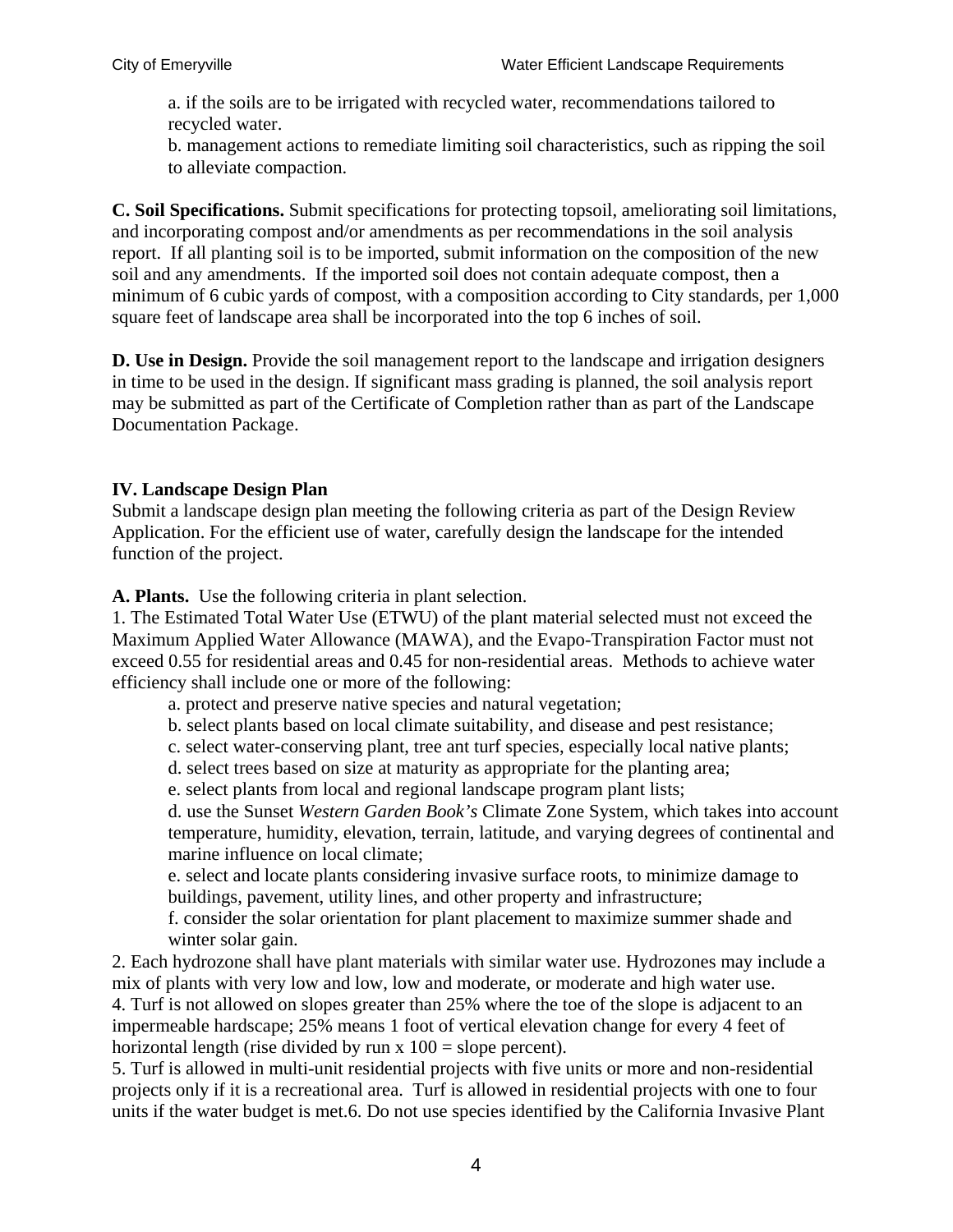Council's "Don't Plant a Pest! San Francisco Bay Area" and "Don't Plant a Pest! Trees in California" brochures.

7. The architectural guidelines of a common interest development, which include community apartment projects, condominiums, planned developments, and stock cooperatives per Civil Code Section 1351, shall not prohibit or include conditions that have the effect of prohibiting the use of low-water use plants as a group.

8. High water use plants, those with a plant factor of 0.7 to 1.0, are prohibited in street medians..

**B. Water Features.** Features such as pools, fountains and spas have two requirements:

1. Use re-circulating water systems for water features.

2. Design water features to minimize water loss. Outdoor swimming pools and spas (hot tubs) must have covers.

### **C. Soil Preparation, Amendments and Mulch**

1. Before planting any materials, transform compacted soils to a friable condition. On engineered slopes, only amended planting holes need to meet this requirement.

2. If there is a soils report, incorporate compost and soil amendments according to recommendations of the soil report and what is appropriate for the plants selected.

3. In the absence of a soils report, incorporate compost at a rate of 6 cubic yards per 1,000 square feet of landscape area, with a composition according to City standards, into the top 6 inches of soil. Soils with more than 6% organic matter in the top 6 inches of soil are exempt from adding compost and tilling; an accredited soil testing laboratory must confirm organic matter. In projects that incorporate sheet mulching, compost may be installed above the cardboard layer instead of tilling it into the soil. Purchase compost from processors who participate in the U.S. Composting Council's (USCC) Standard Testing Assurance (STA) Program.

4. Apply a minimum 3-inch layer of mulch on all exposed soil surfaces of planting areas except in turf areas, areas receiving closely spaced plugs as a lawn alternative, or direct seeding applications where mulch is contraindicated. To provide habitat for beneficial insects and other wildlife, up to 5% of the landscape area may be left without mulch; designated insect habitat must be included in the landscape design plan as such. Do not place nonporous material under the mulch.

5. Use biologically based stabilizing mulching products that meet current engineering standards on slopes.

6. The mulching portion of the seed/mulch slurry in hydro-seeded applications shall meet the mulching requirement.

7. Organic, recycled or post-consumer mulch shall take precedence over inorganic materials or virgin forest products.

8. Required trees shall have adequate rootable soil volume (600 cubic feet for small trees, 900 cubic feet for medium-size trees, and 1,200 cubic feet for large trees) and good drainage. Tree sizes refer to sizes of canopy at maturity: small 15-24' wide and 20' tall, medium 25-34' wide and  $35'$  tall, large  $35'$  + wide.

**D. The Landscape Design Plan Document.** Draw the landscape design plan clearly on project base sheets, to a scale that is adequate to identify each component of the plan, at least 1 inch equals 20 feet. The plan shall include the following elements:

1. Project base sheet including dimensioned property lines, building footprints, and pervious and non-pervious hardscape areas including parking, paving and sidewalks;

2. Existing trees and shrubs and whether each will be kept or removed;

3. Hydrozone delineation and water use as low, moderate, high water, or mixed water use;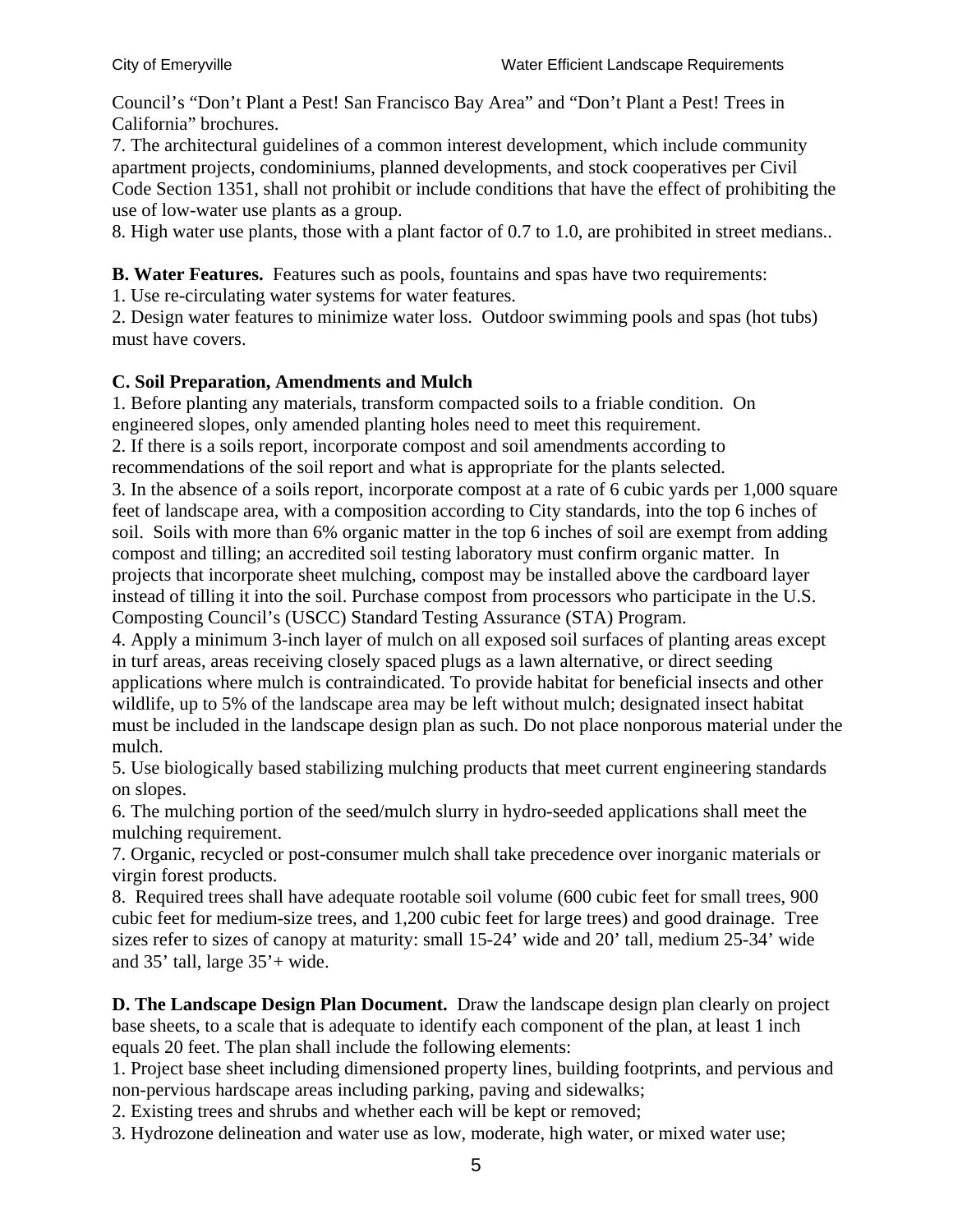3. Recreational areas (turf used as a play surface);

4. Edible plant areas that are permanently and solely dedicated to edible plants;

5. Recycled-water irrigated areas, indicating whether recycled water is available now or not;

6. Soil amendments, type, and quantity;

7. Mulch type and application depth;

8. Water features, indicating type and surface area;

9. Stormwater retention and infiltration facilities, with location, depth, and 24-hour infiltration capacity;

10. Rain harvesting facilities;

11. If the project includes graywater, graywater discharge piping, system components and area(s) of distribution;

12. Location of plants indicating each species of tree, shrub, groundcover, turf and vine using a unique symbol for each;

13. Table of plants including botanical name, common name, container size, spacing, quantity and water use level for each species of plant;

14. Tree staking and soil preparation details including planting specifications;

15. Statement: "I have complied with the criteria of the Water Efficient Landscape Ordinance and applied them for the efficient use of water in the Landscape Design Plan"; and

16. Signature of a licensed landscape architect, licensed landscape contractor, or any other person authorized to design a landscape.

### **V. Grading Design Plan**

Submit a grading plan as part of the Landscape Documentation Package. A comprehensive grading plan prepared by a civil engineer for other City permits satisfies this requirement, but is not necessary for all projects. For the efficient use of water, grading of a project site shall be designed to minimize soil erosion, runoff, and water waste.

**A. Preventing Erosion and Runoff.** To prevent excessive erosion and runoff, it is highly recommended that project applicants:

1. Grade so that all irrigation and normal rainfall remains within property lines and does not drain onto non-permeable hardscapes;

2. Avoid disruption of natural drainage patterns and undisturbed soil; and

3. Avoid soil compaction in landscape areas.

**B. The Grading Design Plan Document.** Draw the grading design plan clearly on project base sheets, to a scale that is adequate to identify each component of the plan, at least 1 inch equals 20 feet. The plan shall indicate finished configurations and elevations of the landscape, and shall include the following elements:

1. Height of graded slopes;

- 2. Contour elevations with spacing shown at no greater than 5 feet;
- 3. Drainage patterns;
- 4. Pad elevations;
- 5. Finish grade;
- 6. Stormwater retention improvements, if applicable;

7. Statement: "I have complied with the criteria of the ordinance and applied them accordingly for the efficient use of water in the grading design plan;" and

8. Signature of a licensed professional as authorized by law.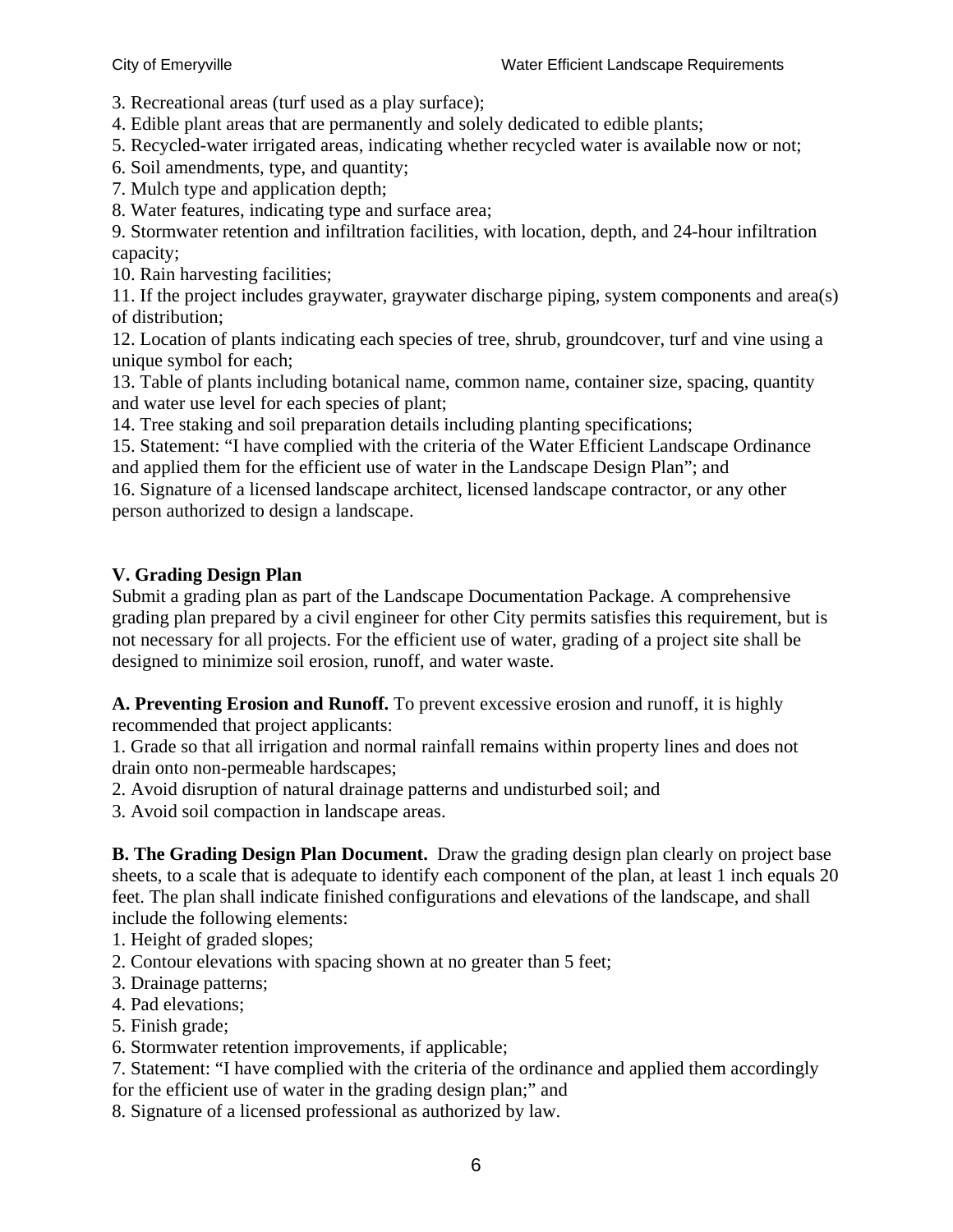### **VI. Bay-Friendly Landscape Scorecard**

Include a filled-in copy of the attached Bay-Friendly Landscape Scorecard.

# **Irrigation Documentation Package Submitted as Part of the Grading or Building Permit Application**

This section applies to landscaped areas requiring permanent irrigation, not areas that require temporary irrigation solely for the plant establishment period. The Irrigation Documentation Package shall include an updated Landscape Documentation Package, an irrigation design plan, an irrigation schedule, and a copy of a letter or e-mail sending documents to the water purveyor. This package shall be submitted as part of the Building Permit or Grading Permit application for the project.

### **I. Updated Landscape Documentation Package**

During and after the design review process, the project information, water efficient landscape worksheet, soil management report, landscape design plan and/or grading design plan may be revised. Submit the final versions of these documents, or resubmit the design review documents if they have not been changed.

#### **II. Irrigation Design Plan**

Submit an irrigation design plan meeting the irrigation design criteria as part of the application for a Building Permit or a Grading Permit. For the efficient use of water, an irrigation system shall meet all the requirements listed in this section and the manufacturers' recommendations. Design the irrigation system and its related components to allow for proper installation, management, and maintenance.

**A. System.** The system shall meet the criteria described below.

1. Provide a dedicated landscape water meter separate from indoor water for 5,000 square feet. Install a private submeter for non-residential irrigated landscapes of 1,000 sq. ft. but not more than 5,000 sq. ft.

2. Use rain, freeze and wind sensors, either integral or auxiliary, that suspend or alter irrigation operation during rain or windy or freezing weather.

3. Automatic irrigation controllers are required, and shall utilize soil moisture sensor data with non-volatile memory for irrigation scheduling.

4. If the water pressure is below or exceeds the recommended pressure of the specified irrigation devices, install a pressure regulating device.

5. Master shut-off valves are required on all projects except landscapes that allow for the individual control of sprinklers or emitters that are individually pressurized in a system equipped with low pressure shut down features.

6. Install a backflow prevention device to protect the potable water supply from contamination by the irrigation system.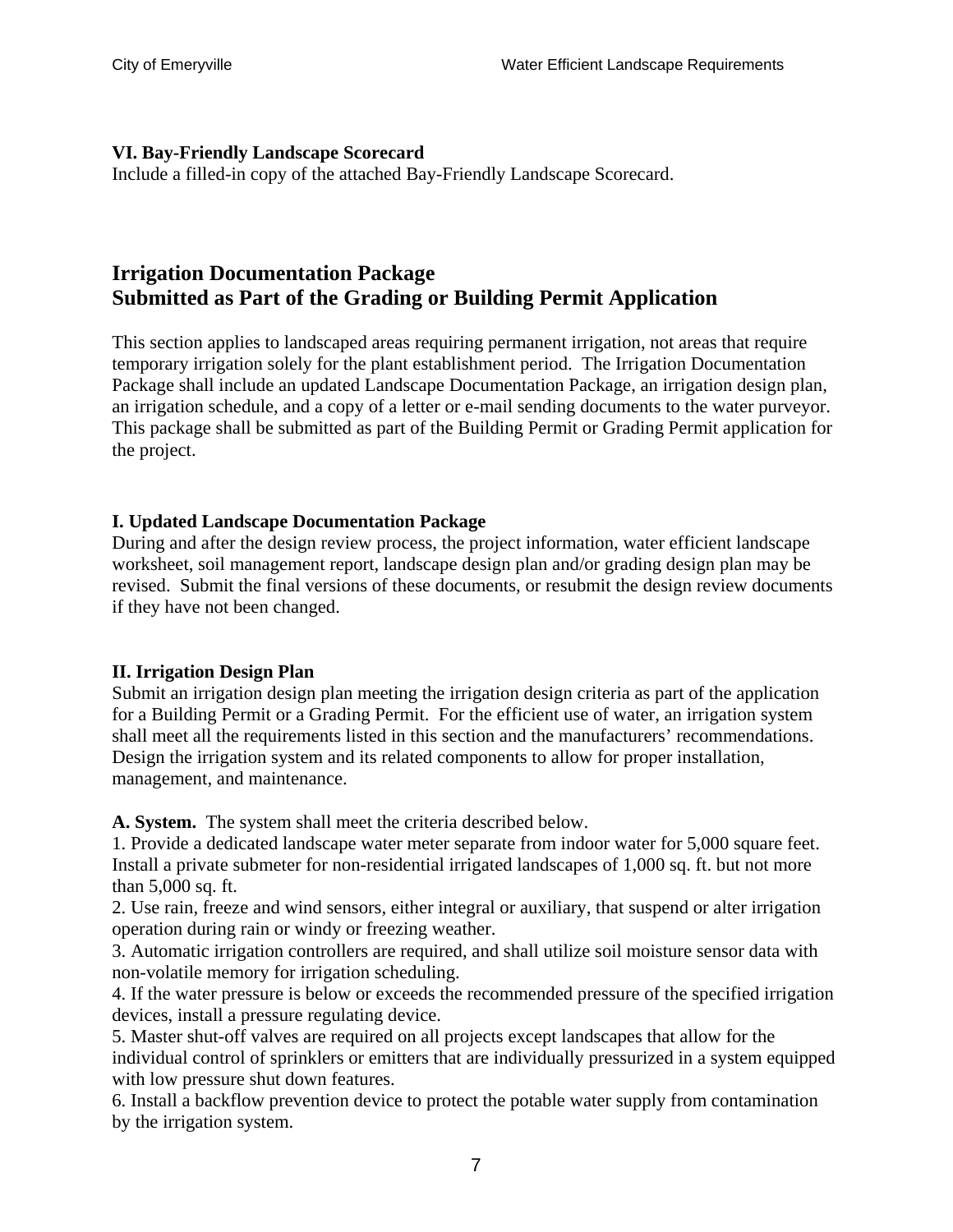7. Flow sensors that detect and report high flow conditions created by system damage or malfunction are required for all non-residential landscapes, and for residential landscapes of 5,000 square feet or larger.

8. Design the irrigation system to prevent irrigation runoff, low head drainage, overspray, or other similar conditions where irrigation water flows onto non-targeted areas, such as adjacent property, non-irrigated areas, hardscapes, roadways, or structures.

9. Use information from the soil management plan, such as soil type and infiltration rate, when designing the irrigation system.

10. The design of the irrigation system shall conform to the hydrozones of the landscape design plan.

11. In mulched planting areas, use low volume irrigation to maximize water infiltration into the root zone.

12. All irrigation emission devices must meet the requirements set in the American National Standards Institute (ANSI) standard, American Society of Agricultural and Biological Engineers'/International Code Council's (ASABE/ICC) 802-2014 "Landscape Irrigation Sprinkler and Emitter Standard." All sprinkler heads installed in the landscape must document a distribution uniformity low quarter of 0.65 or higher using the protocol defined in ASABE/ICC 802-2014.

13. Head to head coverage is recommended. In any case, sprinkler spacing shall be designed to achieve the highest possible distribution uniformity using the manufacturer's recommendations. 14. Swing joints or other riser-protection components are required on all risers subject to damage that are adjacent to hardscapes or in high traffic areas of turf grass.

15. Check valves or anti-drain valves are required on all sprinkler heads where low point drainage could occur.

16. Areas less than 10 feet in width in any direction shall be irrigated with subsurface irrigation or other means that produce no runoff or overspray.

17. Overhead irrigation is not permitted within 24 inches of any non-permeable surface. Allowable irrigation within the setback from non-permeable surfaces may include drip, drip line, or other low flow non-spray technology. The setback area may be planted or unplanted. The surfacing of the setback may be mulch, gravel, or other porous material. These restrictions may be modified if:

a. the landscape area is adjacent to permeable surfacing and no irrigation runoff occurs; or

b. the adjacent non-permeable surfaces are designed and constructed to drain entirely to landscaping.

18. Slopes greater than 25% shall not be irrigated with an irrigation system with an application rate exceeding 0.75 inches per hour. Prevention of runoff and erosion must be confirmed during the irrigation audit.

### **B. Hydrozones.**

1. Each valve shall irrigate a hydrozone with similar site, slope, sun exposure, soil conditions, and plant materials with similar water use.

2. Plants in storm water bio-treatment zones shall be on a separate valve.

3. Select sprinkler heads and other emission devices based on what is appropriate for the plant types within that hydrozone.

4. Where feasible, place trees on separate valves from shrubs, groundcovers, and turf to facilitate the appropriate irrigation of trees. Consider the mature size and extent of the root zone when designing irrigation for the tree.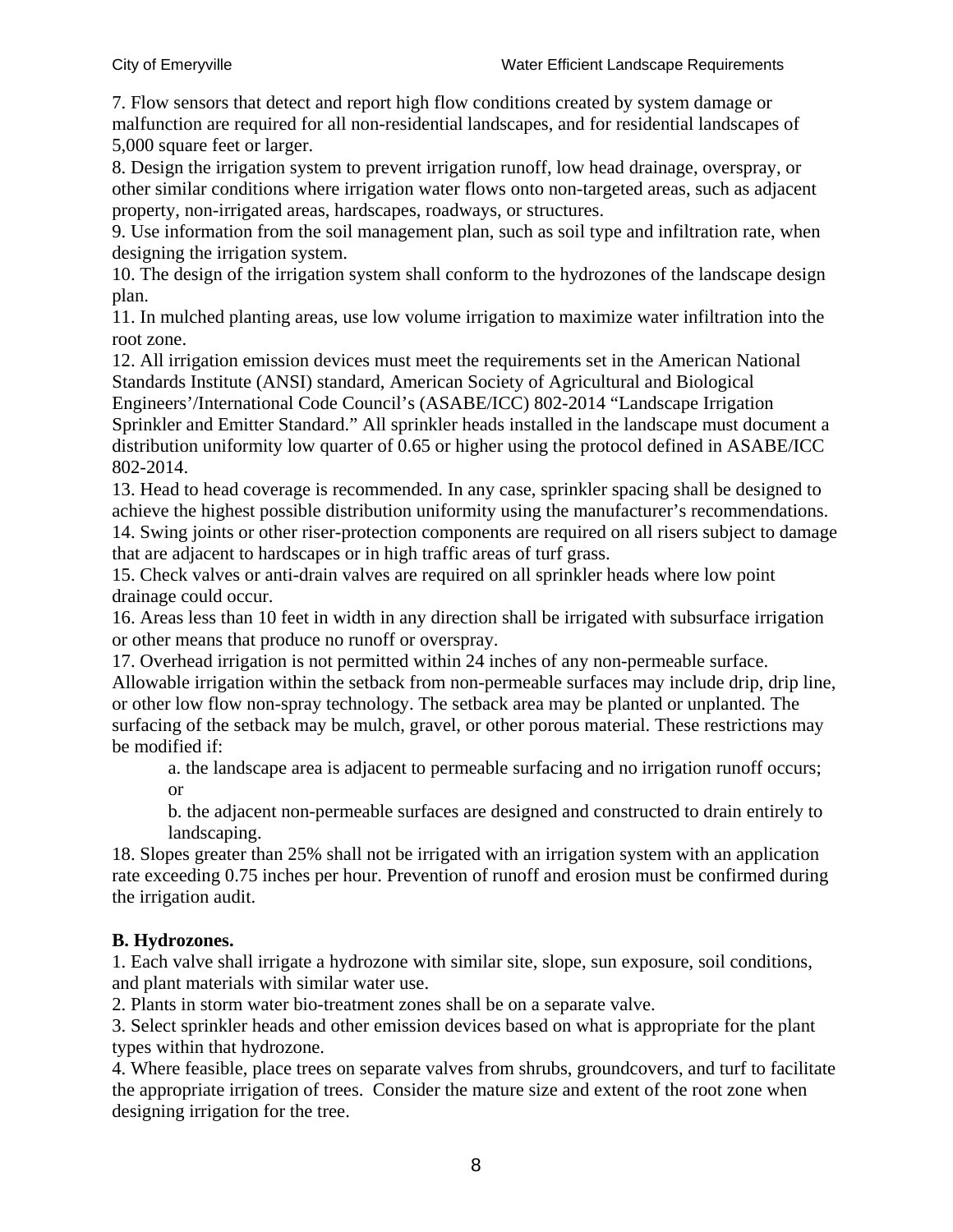5. On the landscape design plan and irrigation design plan, designate hydrozone areas by number, letter, or other designation. On the irrigation design plan, designate the area irrigated by each valve, and assign a number to each valve. Use this valve number in the Water Efficient Landscape Worksheet.

**C. The Irrigation Design Plan Document.** Draw the irrigation design plan clearly on project base sheets, to a scale that is adequate to identify each component of the plan, at least 1 inch equals 20 feet. The plan shall include the following elements:

1. Designated hydrozones and area irrigated by each valve;

2. Location and size of the water meter for the landscape area;

3. Location, type and size of all components of the irrigation system, including controllers, main and lateral lines, valves, sprinkler heads, moisture sensing devices, rain switches, quick couplers, pressure regulators, and backflow prevention devices;

4. Static water pressure at the point of connection to the public water supply;

5. Flow rate (gallons per minute), application rate (inches per hour), and design operating pressure (pressure per square inch) for each station (valve);

6. Recycled water irrigation systems if recycled water is available or projected to be available in the foreseeable future, as specified in Article 9-4.68, Water Reuse;

7. Statement: "I have complied with the criteria of the ordinance and applied them accordingly for the efficient use of water in the irrigation design plan"; and

8. Signature of a licensed landscape architect, certified irrigation designer, licensed landscape contractor, or any other person authorized to design an irrigation system.

# **Project Completion Package Submitted Prior to Issuance of Certificate of Occupancy or Final Inspection**

### **I. Certificate of Completion**

Use the form on pages 14-15 to provide contact information and certification that the landscape project for the property has been installed according to the approved Landscape Design Plan and the Irrigation Design Plan. Attach As-Built Drawings, an Irrigation Scheduling Parameters, Schedule of Landscape and Irrigation Maintenance, Landscape Irrigation Audit Report, Soil Analysis Report if not submitted earlier with the Landscape Design Package, and documentation verifying compliance with the recommendations in the Soil Analysis Report, as specified below.

**A. As-Built Drawings and Hydrozone Diagram.** Attach as-built drawings and a hydrozone diagram.

1. As-Built Drawings. Show changes made in the field during construction on attached as-built record drawings. If no changes were made, attach the landscape and irrigation plans. 2. Hydrozone Diagram.Attach a diagram of the irrigation plan showing hydrozones, and keep it with the irrigation controller for subsequent management purposes.

**B. Irrigation Scheduling.** Attach irrigation schedules and the parameters used to set them. For the efficient use of water, develop, manage, and evaluate the irrigation schedules to utilize the minimum amount of water required to maintain plant health. Irrigation schedules shall meet the following criteria:

1. Controllers. Irrigation scheduling shall be regulated by automatic irrigation controllers.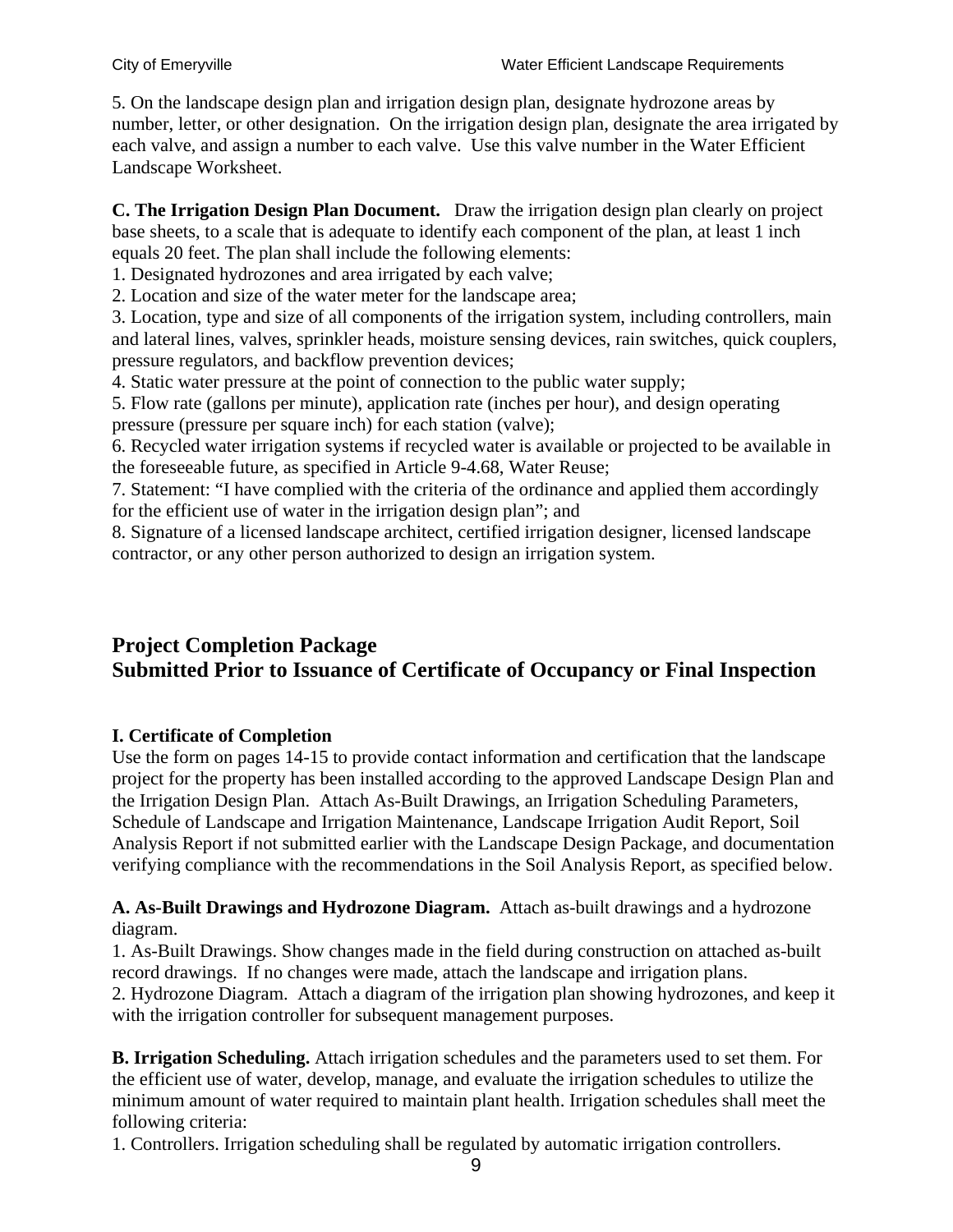2. Overhead Hours. Overhead irrigation shall be scheduled between 8:00 p.m. and 10:00 a.m. unless weather conditions prevent it. Operation of the irrigation system outside the normal watering window is allowed for auditing and system maintenance.

3. Meeting MAWA. Specify run times, emission devices, and flow rates so that applied water meets the Estimated Total Water Use. Total annual applied water shall be less than or equal to Maximum Applied Water Allowance (MAWA). Regulate actual irrigation schedules by automatic irrigation controllers using current reference evapotranspiration data (e.g. California Irrigation Management Information System - CIMIS) or soil moisture sensor data.

4. Parameters. Develop and submit parameters used to set the automatic controller for the plant establishment period, the established landscape, and temporarily irrigated areas.

5. Factors. Each irrigation schedule shall consider for the station all of the following that apply: irrigation interval (days between irrigation), irrigation run times (hours or minutes per irrigation event to avoid runoff), number of cycle starts required for each irrigation event to avoid runoff, amount of applied water scheduled to be applied on a monthly basis, application rate setting, root depth setting, plant type setting, soil type and mulch depth, slope factor setting, shade factor setting, and irrigation uniformity or efficiency setting.

**C. Schedule of Landscape and Irrigation Maintenance.** Attach a schedule of landscape and irrigation maintenance, and convey a copy to the owner. Landscapes shall be maintained to ensure water use efficiency.

1. Schedule elements. The regular maintenance schedule shall include routine inspection, adjustment and repair of the irrigation system and its components, aerating and dethatching turf areas, top dressing with compost, replenishing mulch regularly to a depth of 3 inches, fertilizing, pruning, weeding, replacing failed plants with the same or equivalent plants, removing any obstruction to emission devices, and annual transmittal of total annual irrigation water use to the City Environmental Programs Supervisor.

2. Auditing and Maintenance. Operation of the irrigation system outside the normal watering hours is allowed for auditing and system maintenance.

3. Replacement Parts. Repair of all irrigation equipment shall be done with the originally installed components or their equivalents.

4. Sustainable Best Practices. The project applicant is encouraged to implement established landscape industry sustainable best practices for all landscape maintenance activities.

**D. Landscape Irrigation Audit Report and Implementation.** Attach a Landscape Irrigation Audit Report and implementation documents as specified in section 4 below.

1. Who may conduct the audit. The irrigation audit report shall be prepared by a City landscape irrigation auditor or a third party Certified Landscape Irrigation Auditor. Audits shall not be conducted by the person who designed or installed the landscape or irrigation system.

2. Audit elements. Audits shall include inspection, system tune-up, system test with distribution uniformity or emission uniformity, reporting overspray or irrigation runoff that causes overland flow, and edits to or approval of the irrigation schedule.

3. Audit method. The audit must be conducted in a manner consistent with the Irrigation Association's Landscape Irrigation Auditor Certification program or other U.S. Environmental Protection Agency "Watersense" labeled auditing program.

4. Documents to be submitted with audit. The applicant shall also submit information on how any overspray and irrigation runoff have been eliminated, a final irrigation schedule incorporating the auditor's edits, where the irrigation schedule will be kept on site, and who will implement the irrigation schedule.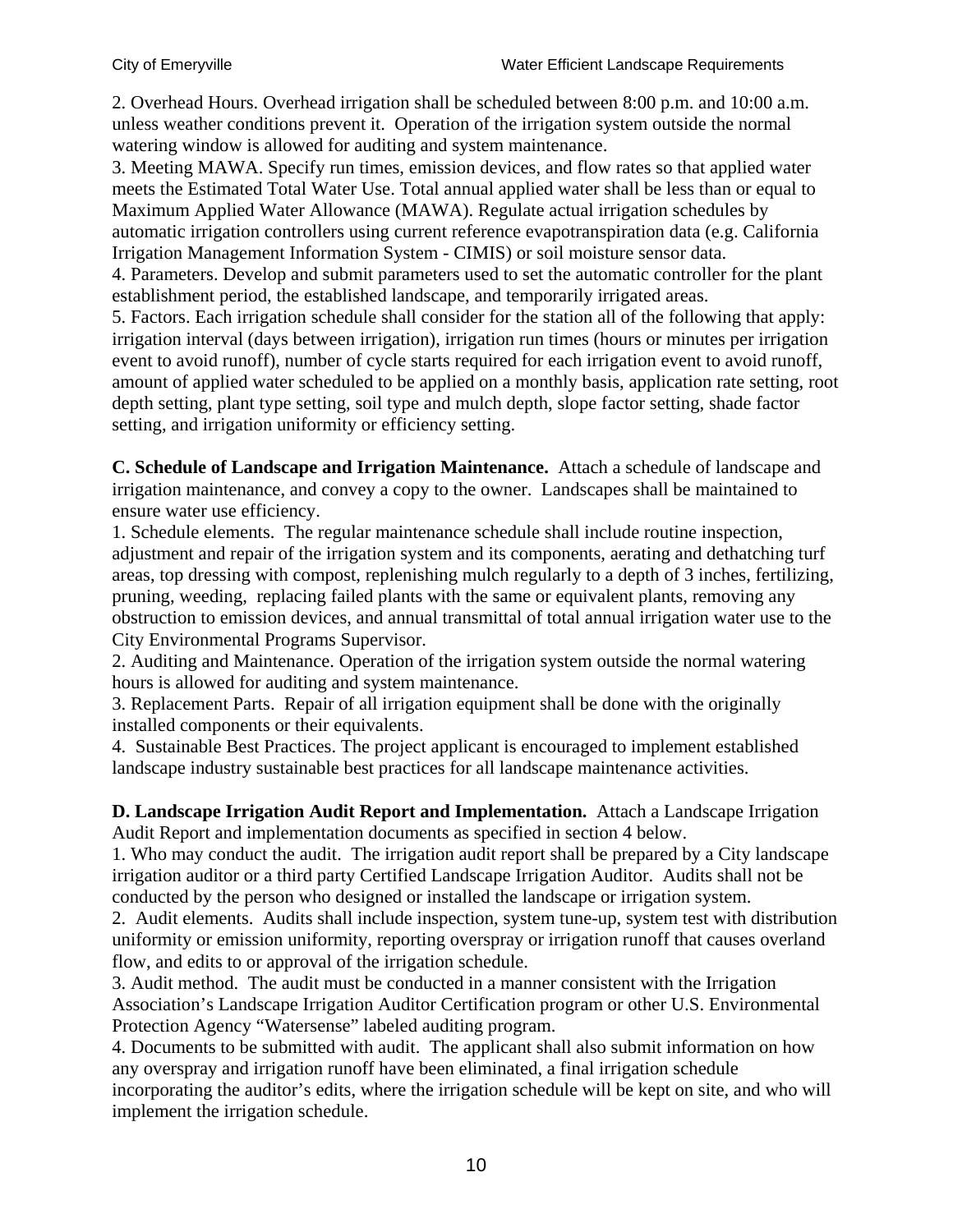**E. Soil Management Report**. Attach a soil analysis report if it was not submitted earlier with the Landscape Documentation Package. Attach documentation verifying implementation of recommendations from the soil analysis report.

### **II. Final Landscape Inspection**

Call the project planner and the Environmental Program Supervisor to arrange for a final landscape inspection. They will check to see that the plants and irrigation system have been installed as specified and there is no or minimal irrigation runoff or overspray. Submit a record of an approved final inspection.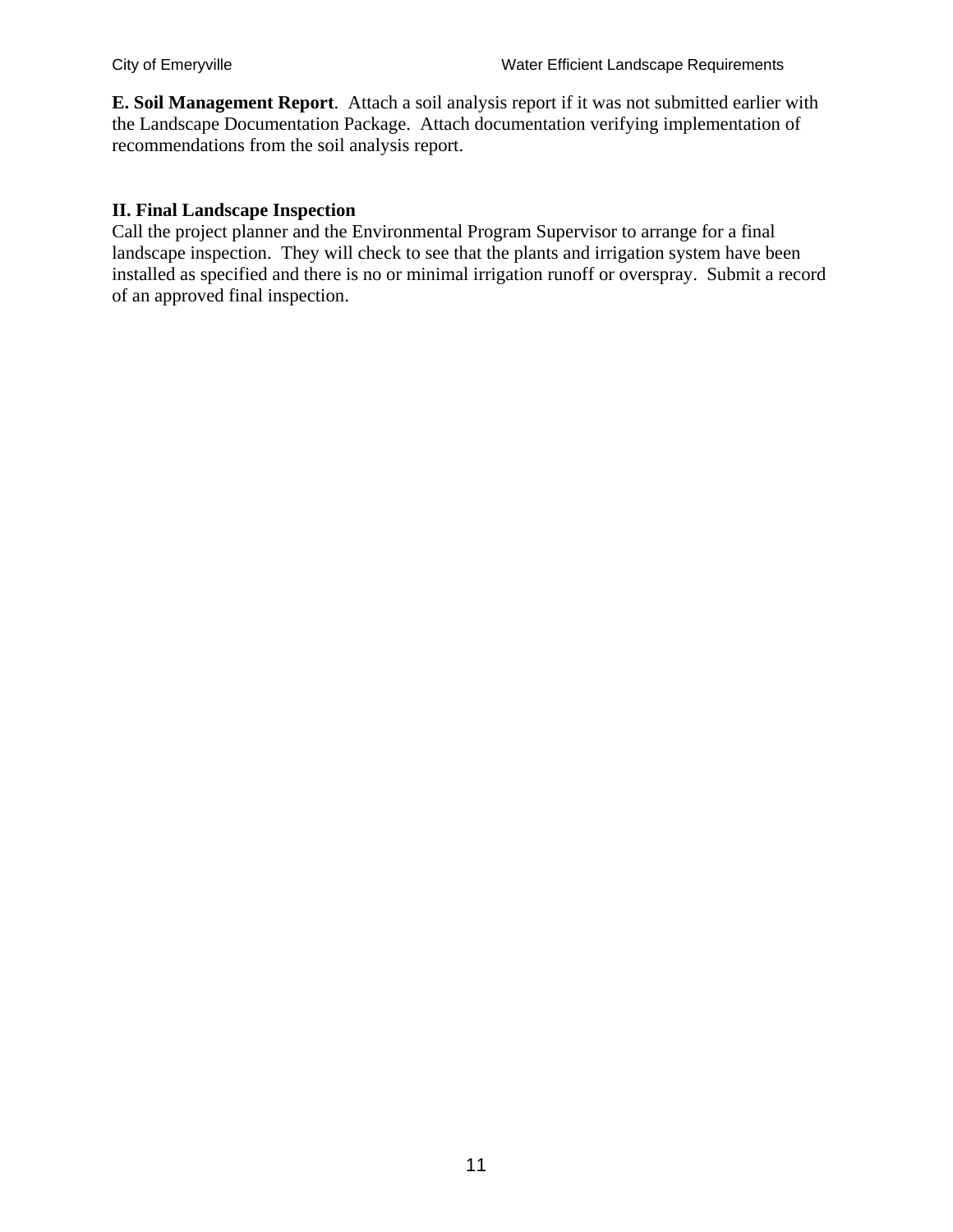## **WATER EFFICIENT LANDSCAPE PROJECT INFORMATION FORM**

| Landscape Type (check one): ______ New _______ Rehabilitated                                   |  |
|------------------------------------------------------------------------------------------------|--|
| Land Use Type (check one):                                                                     |  |
| ___Multi-Family ___Single-Family ___Commercial ___ Other (specify) ______________              |  |
| Irrigation Water Supply Type (check one):                                                      |  |
| _Potable   ____Recycled (Reclaimed) from EBMUD   ____Graywater   _____Rain Cisterns            |  |
| Compliance Method: ____Prescriptive - Smaller Landscapes ____Performance - Larger Landscapes   |  |
| Documents Included (only for projects meeting Performance Requirements for Larger Landscapes): |  |
| _Worksheet      ___ Soil Report      ___Landscape Plan      ___ Grading Plan                   |  |
| I agree to comply with the requirements of the Water Efficient Landscape Ordinance.            |  |

Applicant Signature **Date**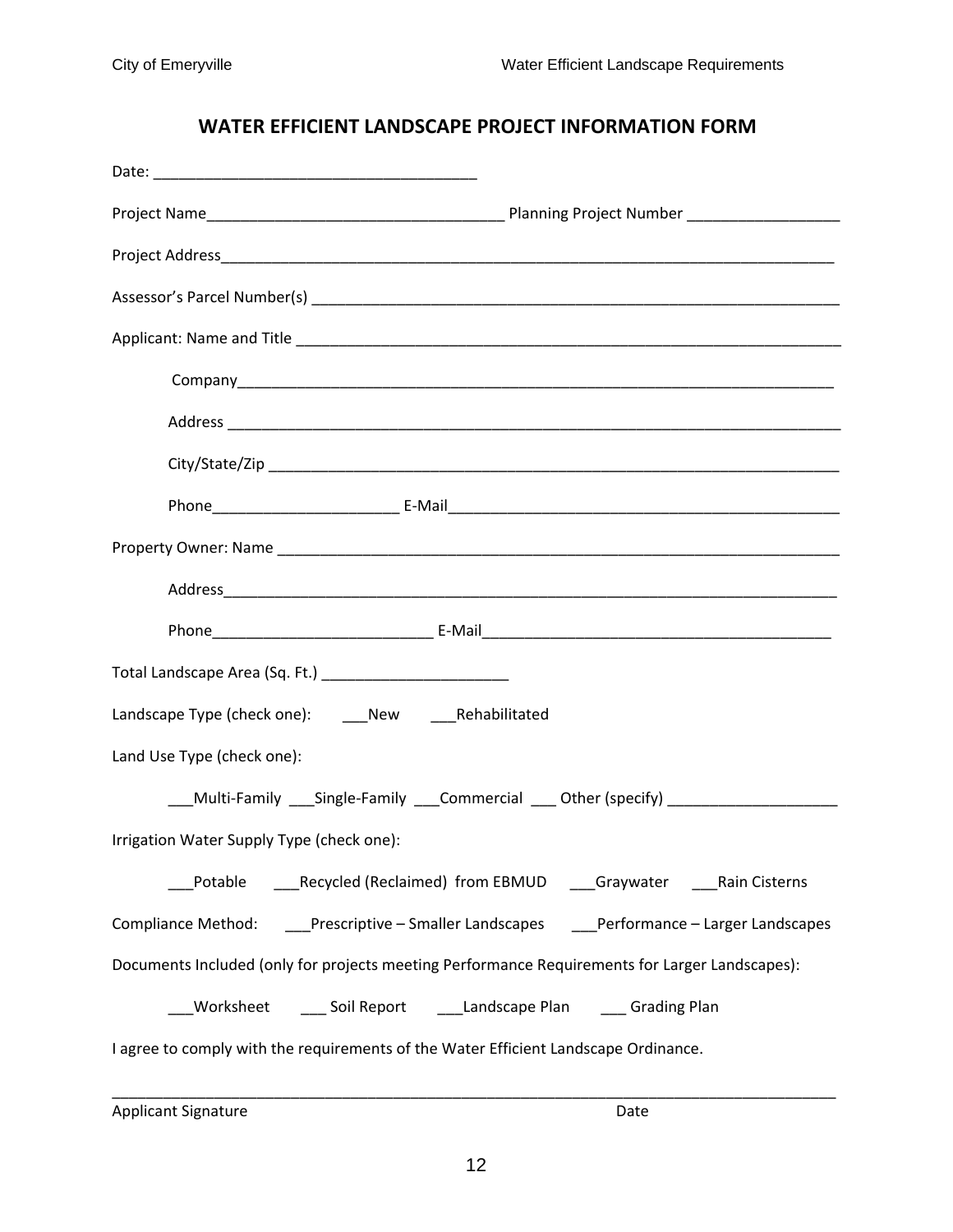## **WATER EFFICIENT LANDSCAPE WORKSHEET**

| Project Address_                                    | Date                                                 |                     |            |                   |           |          |                        |
|-----------------------------------------------------|------------------------------------------------------|---------------------|------------|-------------------|-----------|----------|------------------------|
|                                                     |                                                      |                     |            |                   |           |          |                        |
| Hydrozone                                           | Plant                                                | Irrigation          | Irrigation | Proposed          | Landscape | Proposed | Estimated              |
| # or                                                | Factor (PF)                                          | Method <sup>c</sup> | Efficiency | ETAF <sup>e</sup> | Area      | ETAF x   | Water Use <sup>f</sup> |
| Planting                                            | (water                                               |                     | $(IE)^d$   |                   | (sq. ft.) | Area     |                        |
| Description <sup>a</sup>                            | $use)^{b}$                                           |                     |            |                   |           |          |                        |
|                                                     | <b>Regular Landscaped Areas</b>                      |                     |            |                   |           |          |                        |
|                                                     |                                                      |                     |            |                   |           |          |                        |
|                                                     |                                                      |                     |            |                   |           |          |                        |
|                                                     |                                                      |                     |            |                   |           |          |                        |
|                                                     |                                                      |                     |            |                   |           |          |                        |
|                                                     |                                                      |                     |            | Totals            | (A)       | (B)      |                        |
|                                                     | Special Landscape Areas (SLA) <sup>8</sup>           |                     |            |                   |           |          |                        |
|                                                     |                                                      |                     |            | 1                 |           |          |                        |
|                                                     |                                                      |                     |            | 1                 |           |          |                        |
|                                                     |                                                      |                     |            | 1                 |           |          |                        |
|                                                     |                                                      |                     |            | Totals            | (C)       | (D)      |                        |
|                                                     | <b>Estimated Total Water Use (ETWU)</b> <sup>h</sup> |                     |            |                   |           |          |                        |
| Maximum Applied Water Allowance (MAWA) <sup>1</sup> |                                                      |                     |            |                   |           |          |                        |

#### **Estimated Total Water Use (ETWU) must be less than Maximum Applied Water Allowance (MAWA).**

<sup>a</sup>Hydrozone # or Planting Description: for example - 1, front planting bed, or low water use plants b Plant Factor (PF) (water use): very low 0‐0.1, low 0.2‐0.3, moderate 0.4‐0.6, high 0.7‐1.0

<sup>c</sup>Irrigation Method: overhead spray or drip

<sup>d</sup>Irrigation Efficiency: spray head 0.75; drip 0.81

<sup>e</sup>Proposed Evapo-Transpiration Adjustment Factor (ETAF) = Plant Factor (PF)/Irrigation Efficiency (IE)

f Estimated Water Use (Annual Gallons Required) = (Proposed ETAF x Area) x 41.8 x 0.62

where 41.8 is Emeryville's Reference Evapo‐Transpiration rate per year and

0.62 converts from acre‐inches per acre per year to gallons per square foot per year

<sup>g</sup>SLA: edibles, recreation, recycled water irrigation, recycled water features

<sup>h</sup>Estimated Total Water Use (ETWU) = Total Proposed ETAF x Area x 41.8 x 0.62 = (B+D) x 25.916

i MAWA = [ (Max Allowed ETAF x Total Landscape Area) + ((1 ‐ Max Allowed ETAF) x SLA)] x 41.8 x 0.62 Residential Max Allowed ETAF is 0.55. Non‐residential Max Allowed ETAF is 0.45.

So Residential MAWA = [(0.55 x (A+C)) + ((0.45) x (C))] x 25.916

Non‐residential MAWA = [(0.45 x (A+C)) + ((0.55) x (C))] x 25.916

#### **Evapo‐Transpiration Adjustment Factor (ETAF):**

Regular Landscape Areas

| Total Proposed ETAF x Area (B)              | <b>Average Evapo-Transpiration</b>          |
|---------------------------------------------|---------------------------------------------|
| Total Area (A)                              | <b>Adjustment Factor (ETAF) for Regular</b> |
| Average Proposed ETAF (B / A)               | Landscape Areas must be 0.55 or less        |
| All Proposed Landscape Areas                | for Residential areas, and 0.45 or less     |
| Total Proposed ETAF x Area $(B + D)$        | for Non-residential areas.                  |
| Total Proposed Area $(A + C)$               |                                             |
| Site-wide Proposed ETAF $(B + D) / (A + C)$ |                                             |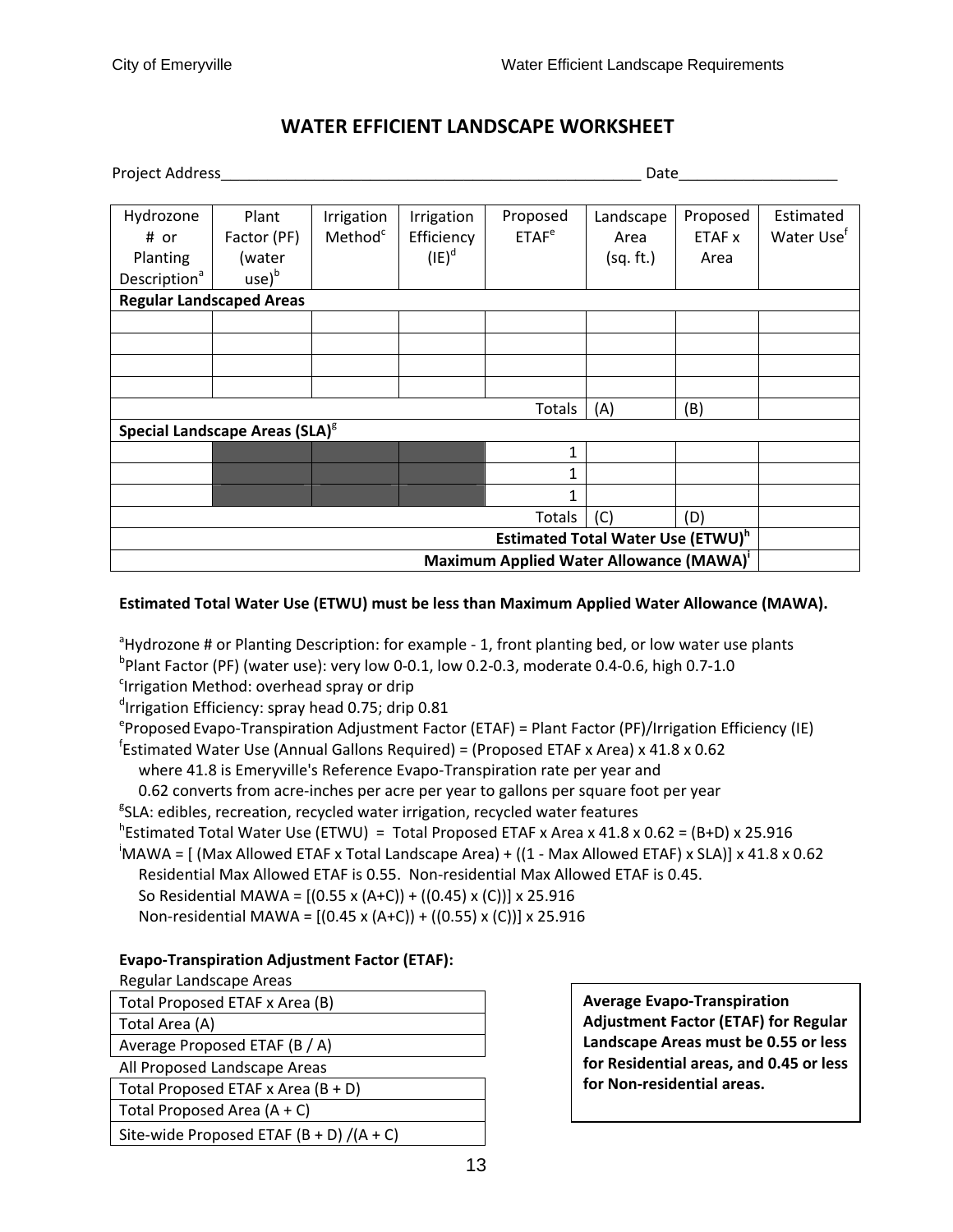# **WATER EFFICIENT LANDSCAPE CERTIFICATE OF COMPLETION**

| <b>Project Information</b>                                                                                                                                                                                                                                                                                                                           |      |  |
|------------------------------------------------------------------------------------------------------------------------------------------------------------------------------------------------------------------------------------------------------------------------------------------------------------------------------------------------------|------|--|
|                                                                                                                                                                                                                                                                                                                                                      |      |  |
|                                                                                                                                                                                                                                                                                                                                                      |      |  |
|                                                                                                                                                                                                                                                                                                                                                      |      |  |
|                                                                                                                                                                                                                                                                                                                                                      |      |  |
|                                                                                                                                                                                                                                                                                                                                                      |      |  |
|                                                                                                                                                                                                                                                                                                                                                      |      |  |
|                                                                                                                                                                                                                                                                                                                                                      |      |  |
|                                                                                                                                                                                                                                                                                                                                                      |      |  |
|                                                                                                                                                                                                                                                                                                                                                      |      |  |
|                                                                                                                                                                                                                                                                                                                                                      |      |  |
|                                                                                                                                                                                                                                                                                                                                                      |      |  |
|                                                                                                                                                                                                                                                                                                                                                      |      |  |
| "I/we certify that I/we have received copies of all the documents within the Landscape<br>Documentation Package, the Irrigation Documentation Package, and the Certificate of<br>Completion, and that it is my/our responsibility to see that the project is maintained in<br>accordance with the Schedule of Landscape and Irrigation Maintenance." |      |  |
| <b>Property Owner Signature</b>                                                                                                                                                                                                                                                                                                                      | Date |  |
| Landscape Documentation Package:                                                                                                                                                                                                                                                                                                                     |      |  |
|                                                                                                                                                                                                                                                                                                                                                      |      |  |
| <b>Irrigation Documentation Package:</b>                                                                                                                                                                                                                                                                                                             |      |  |
|                                                                                                                                                                                                                                                                                                                                                      |      |  |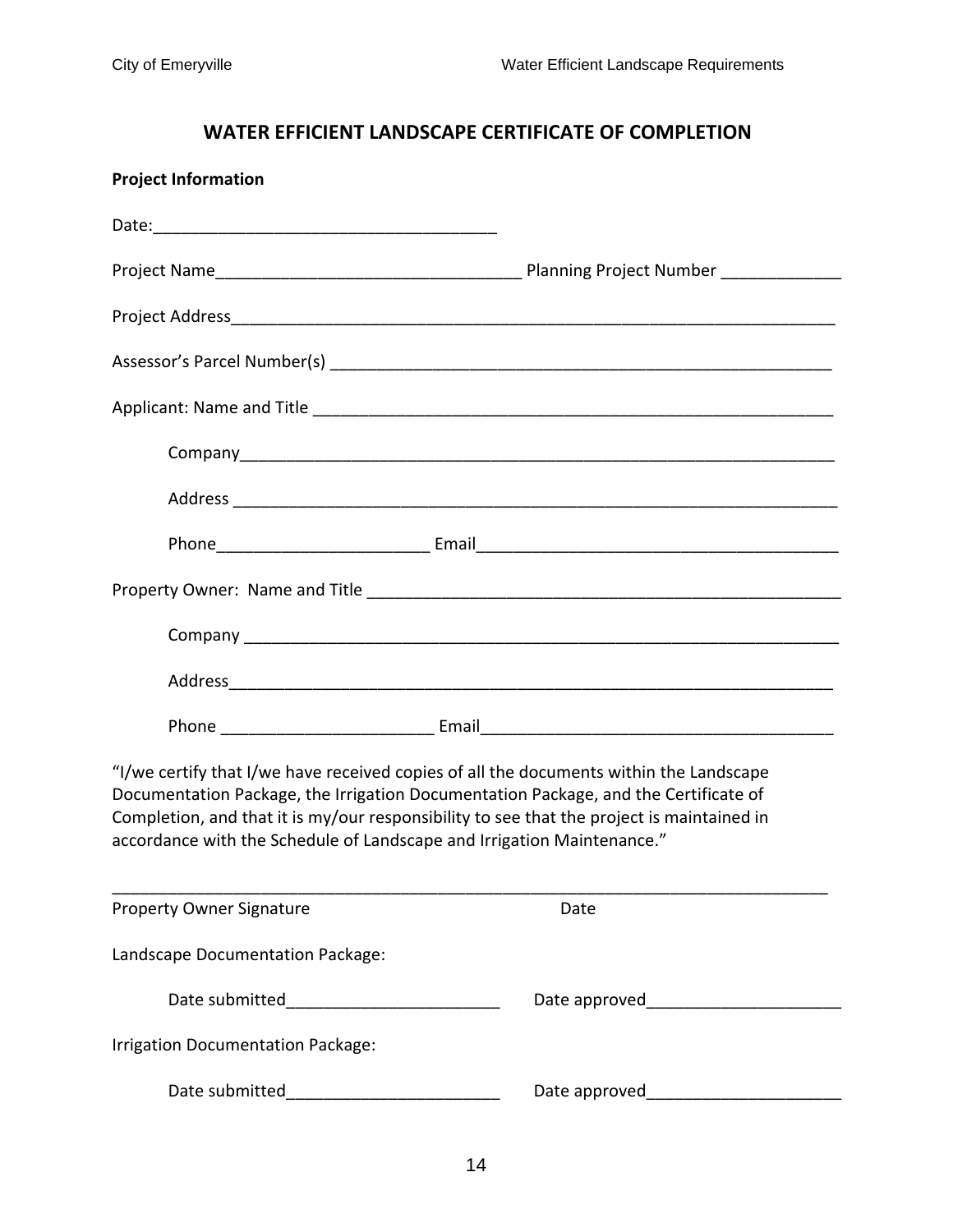#### **Certificate of Installation According to the Landscape Documentation Package**

| Certifier: Landscape Designer Irrigation Designer Licensed Landscape Contractor |       |  |
|---------------------------------------------------------------------------------|-------|--|
|                                                                                 |       |  |
|                                                                                 |       |  |
|                                                                                 |       |  |
|                                                                                 |       |  |
| Phone                                                                           | Email |  |

"I/we certify based upon periodic site observations, that the work has been completed in accordance with the ordinance and that the landscaping planting and irrigation installation conform with the criteria and specifications of the approved Landscape Documentation Package and the approved Irrigation Documentation Package."

\_\_\_\_\_\_\_\_\_\_\_\_\_\_\_\_\_\_\_\_\_\_\_\_\_\_\_\_\_\_\_\_\_\_\_\_\_\_\_\_\_\_\_\_\_\_\_\_\_\_\_\_\_\_\_\_\_\_\_\_\_\_\_\_\_\_\_\_\_\_\_\_\_\_\_\_\_\_

Signature **Date** 

#### **Attachments**

| Submitted | Approved<br><b>As-Built Drawings</b>                           |
|-----------|----------------------------------------------------------------|
|           | Hydrozone Diagram – copy to be kept with irrigation controller |
|           | Irrigation Schedules and Scheduling Parameters                 |
|           | Schedule of Landscape and Irrigation Maintenance               |
|           | Landscape Irrigation Audit Report                              |
|           | Soil Analysis Report                                           |
|           | Documentation verifying implementation of soil recommendations |
|           | Final Landscape Inspection                                     |

Approved – City Staff **by Calculation** 2 and 2 and 2 and 2 and 2 and 2 and 2 and 2 and 2 and 2 and 2 and 2 and 2 and 2 and 2 and 2 and 2 and 2 and 2 and 2 and 2 and 2 and 2 and 2 and 2 and 2 and 2 and 2 and 2 and 2 and 2 a

\_\_\_\_\_\_\_\_\_\_\_\_\_\_\_\_\_\_\_\_\_\_\_\_\_\_\_\_\_\_\_\_\_\_\_\_\_\_\_\_\_\_\_\_\_ \_\_\_\_\_\_\_\_\_\_\_\_\_\_\_\_\_\_\_\_\_\_\_\_\_\_\_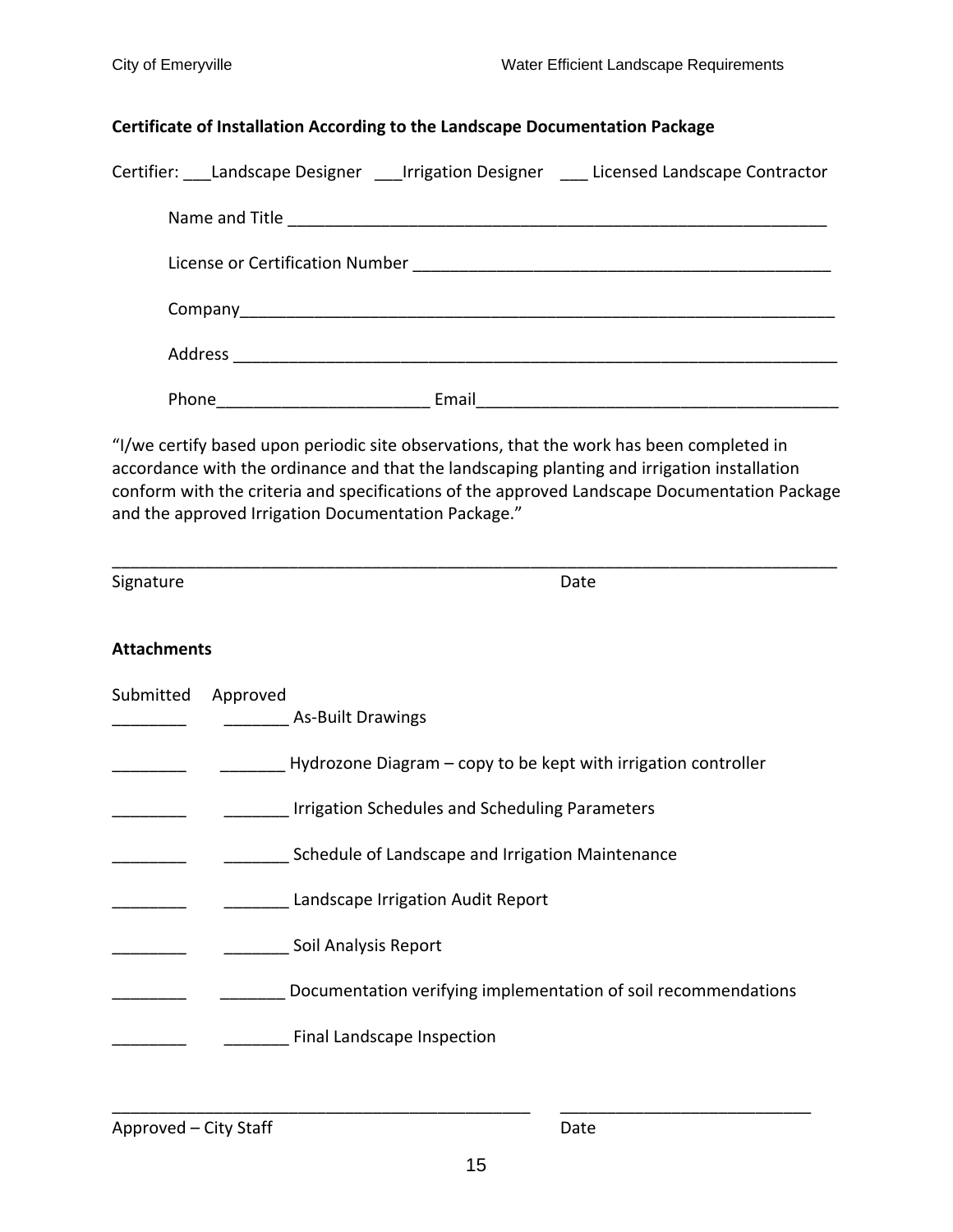## **DEFINITIONS**

**as-built drawings** A set of reproducible drawings which show significant changes in the work made during construction and which are usually based on drawings marked up in the field and other data furnished by the contractor.

**automatic controller** An automatic timing device used to remotely control valves that operate an irrigation system, using either evapotranspiration (weather-based) or soil moisture data.

**backflow prevention device** A safety device used to prevent pollution or contamination of the water supply due to the reverse flow of water from the irrigation system.

**certified irrigation designer** A person certified to design irrigation systems by an accredited academic institution a professional trade organization or other program such as the US Environmental Protection Agency's "WaterSense" irrigation designer certification program and Irrigation Association's Certified Irrigation Designer program.

**certified landscape irrigation auditor** A person certified to perform landscape irrigation audits by an accredited academic institution, professional trade organization or other program such as the US Environmental Protection Agency's WaterSense irrigation auditor certification program or Irrigation Association's Certified Landscape Irrigation Auditor program.

**check valve** A valve located under a sprinkler head, or other location in the irrigation system, to hold water in the system to prevent drainage from sprinkler heads when the sprinkler is off.

**compost** The safe and stable product of controlled biological decomposition of organic materials that is beneficial to plant growth..

**drip irrigation** Any non-spray low volume irrigation system utilizing emission devices with a flow rate measured in gallons per hour. Low volume irrigation systems are specifically designed to apply small volumes of water slowly at or near the root zone of plants.

**drought resistant soil** Soil that has been managed, by amending with compost and covering with mulch, for example, to maximize rainfall infiltration, increase the soil's capacity to hold water, and allow for plant roots to penetrate and proliferate such that the landscape can survive with less than optimal water (i.e. less than the Maximum Applied Water Allowance).

**ecological restoration project** A project where the site is intentionally altered to establish a defined, indigenous, historic ecosystem.

**emitter** A drip irrigation emission device that delivers water slowly from the system to the soil.

**established landscape** The point at which plants in the landscape have developed significant root growth into the soil. Typically, most plants are established after one or two years of growth.

**Estimated Total Water Use (ETWU)** The total water used for the landscape as described in Section 9-4.70.7.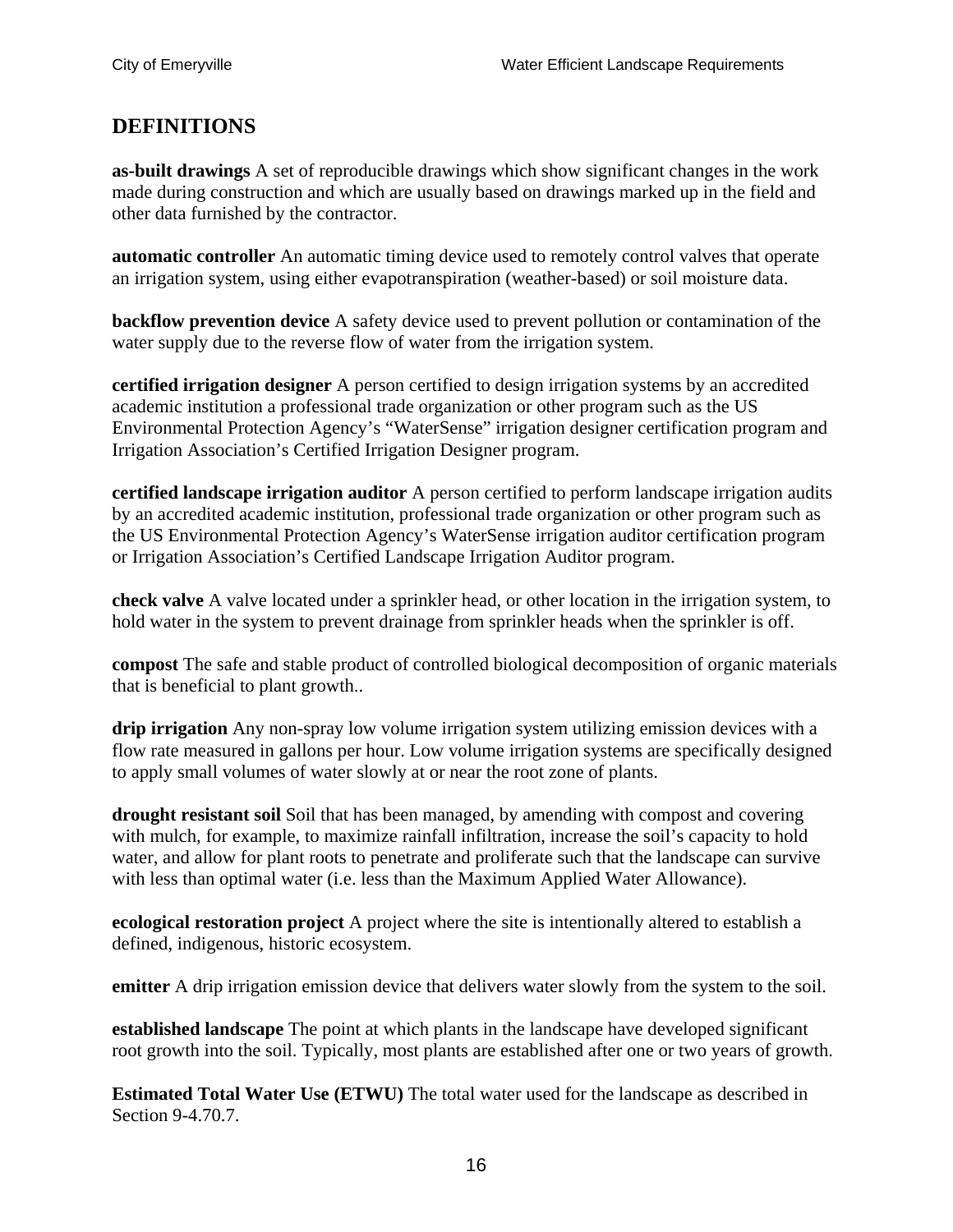**Evapotranspiration Adjustment Factor (ETAF)** A factor that, when applied to reference evapotranspiration, adjusts for plant factors and irrigation efficiency, two major influences upon the amount of water that needs to be applied to the landscape.

**evapotranspiration rate** The quantity of water evaporated from soil and other surfaces and transpired by plants during a specified time.

**flow sensor** An inline device installed at the supply point of the irrigation system that produces a repeatable signal proportional to flow rate. A combination flow sensor/controller may function as a water meter or submeter.

**friable soil** Soil that is easily crumbled or loosely compacted down to a minimum depth per planting material requirements, whereby the root structure of newly planted material will be allowed to spread unimpeded.

**graywater** Untreated waste water which has not come into contact with toilet, food, or chemical waste. Graywater includes used water from bathtubs, showers, bathroom sinks, clothes washing machines and laundry tubs. It does not include waste water from kitchen sinks, photo lab sinks, dishwashers or laundry water from soiled diapers.

**hardscape** Any durable material (pervious and non-pervious).

**hydrozone** A portion of the landscaped area having plants and/or water with similar water needs (classified as high, medium, low or very low water use) and rooting depth. A hydrozone may be irrigated or non-irrigated.

**infiltration rate** The rate of water entry into the soil expressed as a depth of water per unit of time (e.g., inches per hour).

**Irrigation Efficiency (IE)** The amount of water beneficially used divided by the amount of water applied. Irrigation efficiency is derived from measurements and estimates of irrigation system characteristics and management practices. The minimum average irrigation efficiencies for purposes of this ordinance are 0.75 for overhead spray devices and 0.81 for drip systems.

**irrigation runoff** Applied water which is not absorbed by the soil or landscape to which it is applied and flows from the landscape area. For example, runoff may result from water that is applied at too great a rate (application rate exceeds infiltration rate) or where there is a slope.

**landscape architect** A person who holds a license to practice landscape architecture as specified in the State of California Business and Professions Code, Section 5615.

**landscape area** All the planting areas, turf areas, and water features in a landscape design plan subject to the Maximum Applied Water Allowance calculation. The landscape area does not include footprints of buildings or structures, sidewalks, driveways, parking lots, decks, patios, gravel or stone walks, other pervious or non-pervious hardscapes, or other non-planted areas.

**landscape contractor** A person licensed by the State of California to construct, maintain, repair, install, or subcontract the development of landscape systems.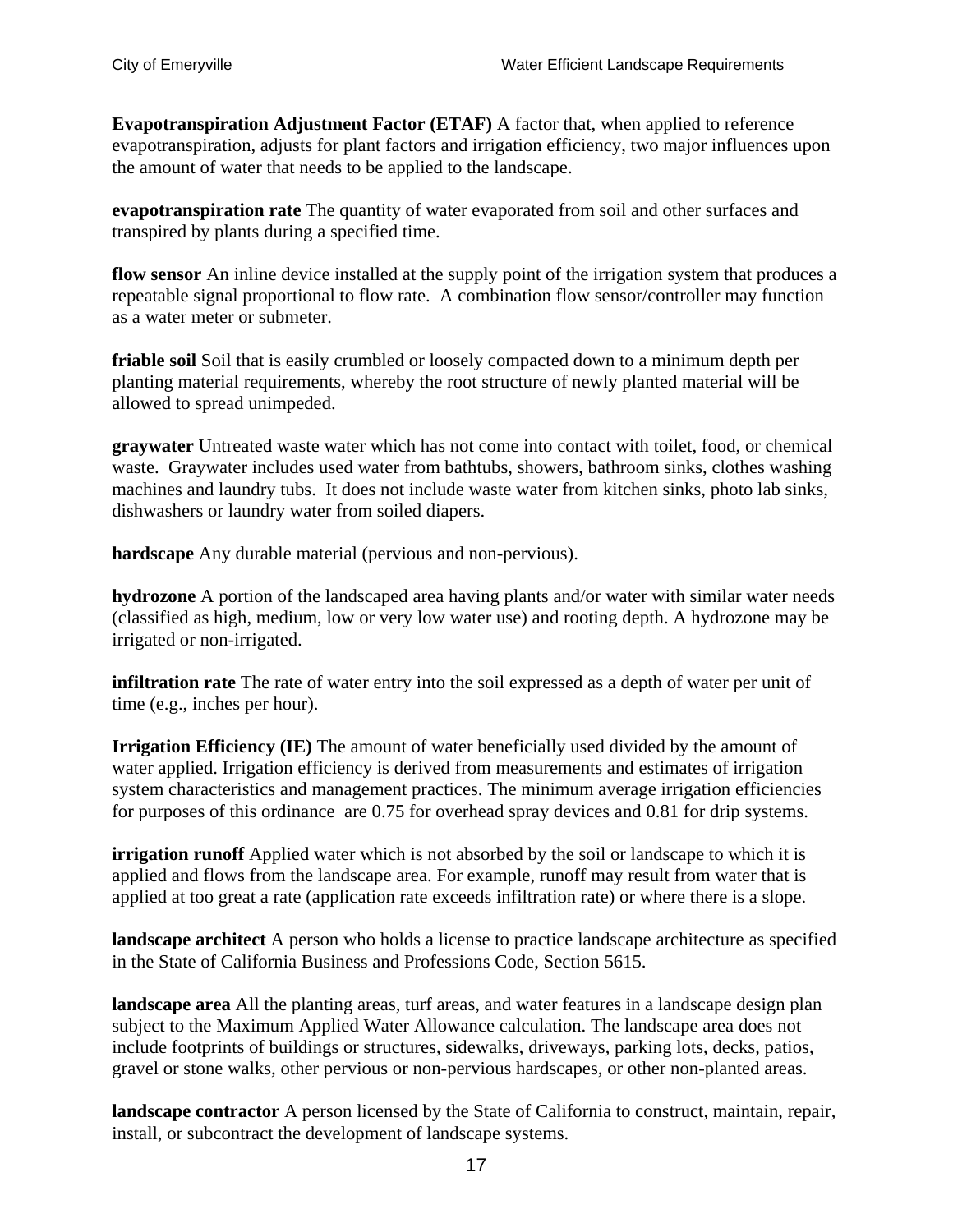**landscape water meter** An inline device installed at the irrigation supply point that measures the flow of water into the irrigation system and is connected to a totalizer to record water use.

**lateral line** The water delivery pipeline that supplies water to emitters or sprinklers from a valve.

**low volume irrigation** The application of irrigation water at low pressure through a system of tubing or lateral lines and low-volume emitters such as drip, drip lines, and bubblers. Low volume irrigation systems are specifically designed to apply small volumes of water slowly at or near the root zone of plants.

**main line** The pressurized pipeline that delivers water from the water source to the valve.

**master shut-off valve** An automatic valve installed at the irrigation supply point which controls water flow into the irrigation system. When this valve is closed, water will not be supplied to the irrigation system. A master valve will greatly reduce any water loss due to a leaky station valve.

**Maximum Applied Water Allowance (MAWA)** The upper limit of annual applied water for the established landscaped area. It is based upon Emeryville's Evapotranspiration Adjustment Factor and the size of the landscape area, including the Special Landscape Area.

**mulch** Any organic material such as leaves, arbor or wood chips, recycled wood waste, straw, compost, or inorganic mineral materials such as rocks, gravel, and decomposed granite left loose and applied to the soil surface for the beneficial purposes of reducing evaporation, suppressing weeds, moderating soil temperature, and preventing soil erosion.

**operating pressure** The pressure at which the parts of an irrigation system are designed by the manufacturer to operate.

**overhead spray** Water delivered through the air (e.g., sprinkler heads and rotors).

**overspray** Irrigation water which is delivered beyond the target area.

**plant factor** or **plant water use factor** A factor that, when multiplied by an evapotranspiration rate, estimates the amount of water needed by plants. The plant factor range for very low water use plants is 0 to 0.1, the plant factor range for low water use plants is 0.2 to 0.3, the plant factor range for moderate water use plants is 0.4 to 0.6, and the plant factor range for high water use plants is 0.7 to 1.0. Plant factors cited in this ordinance are derived from the Department of Water Resources publication "Water Use Classification of Landscape Species" (WUCOLS). Plant factors may also be obtained from horticultural researchers from academic institutions or professional associations as approved by the California Department of Water Resources.

**precipitation rate** The rate of application of water measured in inches per hour.

**rain shutoff device** A component which automatically suspends irrigation when it rains.

**recreational area** Area designated for active play, recreation or public assembly, such as a park, sports field, picnic ground, pool, spa, amphitheater, or informal play area where turf provides a playing surface.